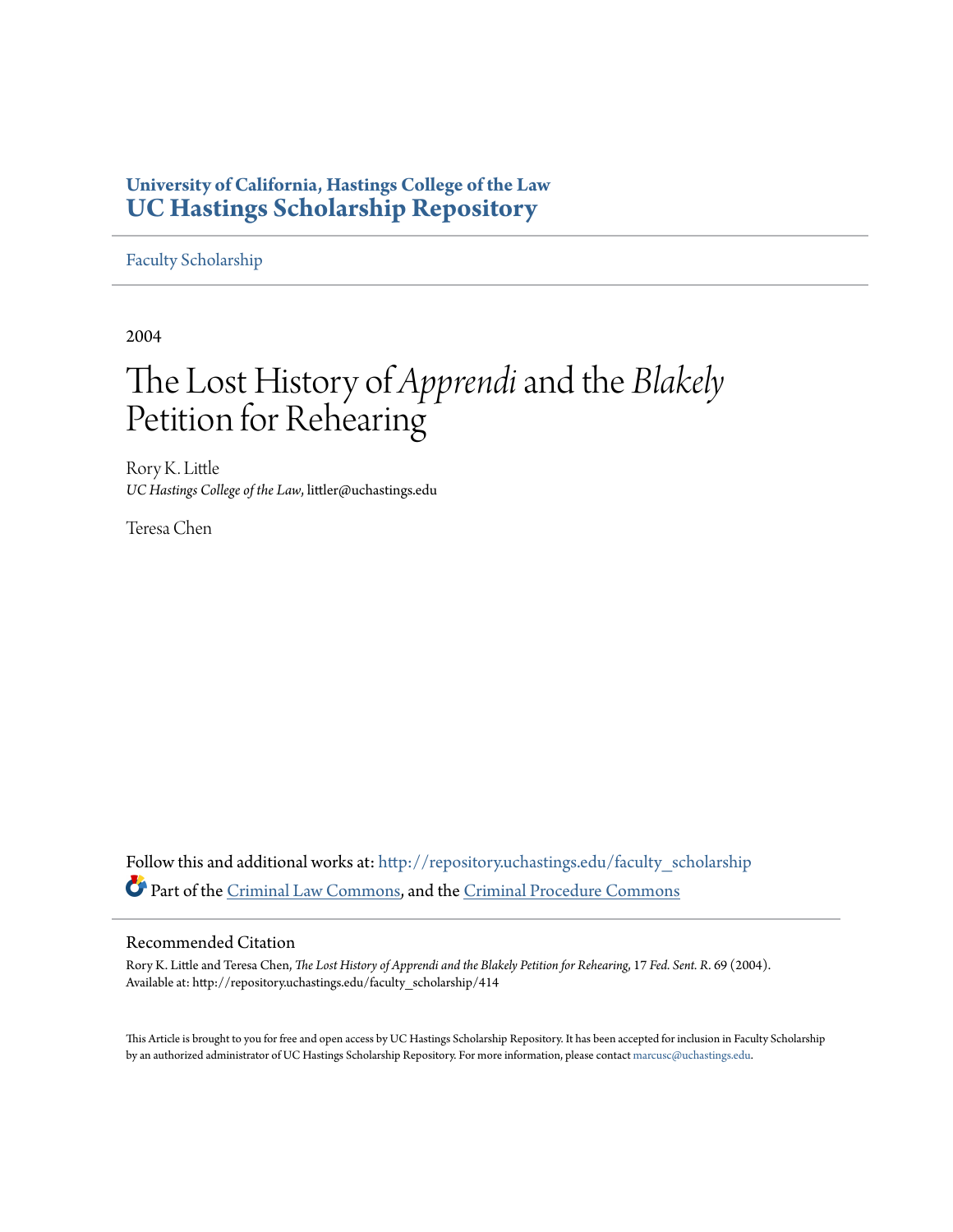

## **Faculty Publications UC Hastings College of the Law Library**

| Author:          | Rory K. Little                                                      |
|------------------|---------------------------------------------------------------------|
| Source:          | <b>Federal Sentencing Reporter</b>                                  |
| <b>Citation:</b> | 17 Fed. Sent. R. 69 (2004).                                         |
| Title:           | The Lost History of Apprendi and the Blakely Petition for Rehearing |

Originally published in FEDERAL SENTENCING REPORTER. This article is reprinted with permission from FEDERAL SENTENCING REPORTER and University of California Press; Vera Institute of Justice.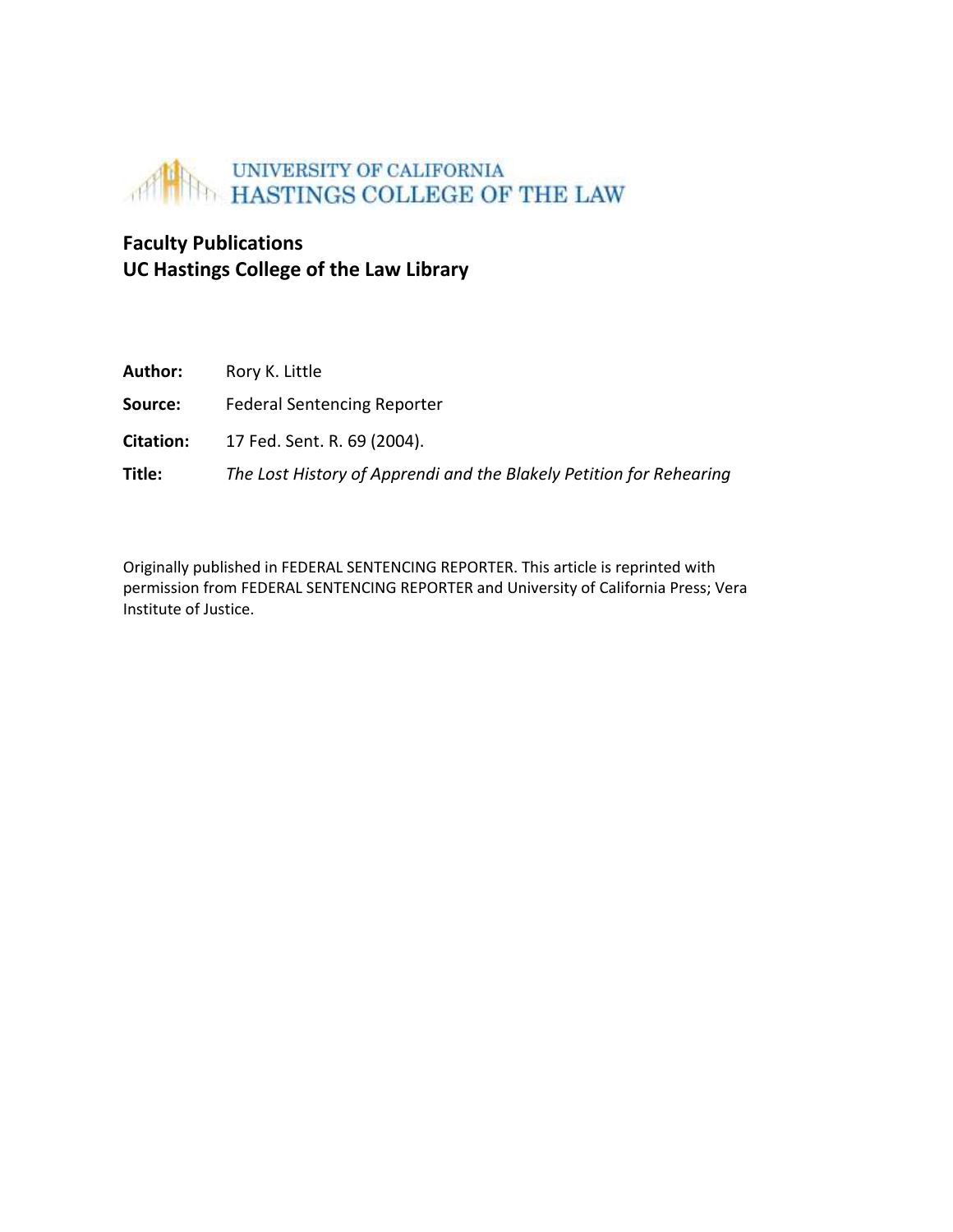## **The Lost History of Apprendi and the Blakely Petition for Rehearing**

Volumes surely will be written about our visions, and the realities, of the *post-Blakely* world. However, before we all march reluctantly or otherwise into that future, it is valuable to fully acknowledge the past. As the Petition for Rehearing filed on Behalf of Washington State in *Blakely* (hereinafter "Pet.") explained, *Blakely* and *Apprendi* were undoubtedly founded on an erroneous historical understanding of the Framers' views in **1790** when they wrote the 6th Amendment's jury-trial guarantee. The fact that the Framers themselves wrote over a dozen indeterminate sentencing ranges in the first federal crime bill *(see* i Stat.  $112-118$ ; Pet. at  $3-4$ ), has simply been overlooked by the Court. A full and fair debate about the constitutional rules still being defined (most immediately in *Booker* and *Fanfan*) cannot be had if this history is ignored.

Thus we are very grateful to Professor Doug Berman and the editors of the Federal Sentencing Reporter for reprinting the Petition in full below. Although the Petition was denied without opinion on August **23, 2004,** the constitutional debate to which it speaks is far from over.

Amid the robust and fruitful policy discussions about sentencing that Blakely has engendered, it is possible to forget that *Blakely* and *Apprendi* state *constitutional* rules. As such, without a firm basis in the Constitutional text, their holdings may not legitimately be applied to the States, whether or not their policy effects are good are bad. Yet the precise steps to reach the constitutional holding of *Blakely* tend to be ignored. It is worthwhile then to review the relevant constitutional language that allegedly requires *Blakelys* result: "The Trial of all Crimes ... shall be by jury" (Art. III, sec. **2)** and "In all criminal prosecutions, the accused shall enjoy the right to... trial, by an impartial jury..." (Sixth Amendment).

Concededly, there is no "plain language" here about sentencing. Thus sentencing has never been viewed part of the "criminal prosecution" for Sixth Amendment purposes (or part of the "Trial" mentioned in Article III), such that jury sentencing would be constitutionally required in all criminal cases. *Cabana v. Bullock,* 474 U.S. 376, 385 (1986).' We know this to be true most fundamentally because when the Framers themselves wrote sentencing statutes  $-$  in 1790, contemporaneously with drafting the Bill of Rights and sending it to the States for ratification - they did not require jury involvement. Federal

sentencings, by judges alone, were subsequently carried out as the living and breathing Framers watched. Silence can sometimes speak volumes. *See* Pet. at 6 & n.8.

Thus constitutional interpretation is required to determine whether, and when, the Constitution requires jury involvement in punishment determination. And of course, for at least the past quarter-century, the "intent of the Framers" has been thought to be the primary inquiry in constitutional interpretation.<sup>2</sup> The principal focus of the *Blakely* Petition for Rehearing was simply to point out that significant evidence of the Framers' own sentencing statutes has, so far, been overlooked. Rather than look to English courts or common law, as the Court did at length in *Apprendi* **(530** U.S. at 478-483), the constitutional focus must be on what the Sixth Amendment's authors thought about sentencing. Our Petition presented undisputable evidence that what they thought is that indeterminate sentencing, without jury involvement, was fine. When this is known (rather than assuming that they were unfamiliar with it, as was repeatedly suggested in *Apprendi), the* constitutional "leap" needed to say that the Framers nevertheless would have condemned as unconstitutional more precise legislative direction about how to sentence within their ranges, becomes larger than recognized in *Blakely.* Who knows, had this understanding of the Framers been considered initially, it might even have changed a vote.

A surprising, and significant, point about *Blakely,* however, is that none of the parties or amici argued to the Court about contemporaneous constitutional history. The briefs are devoid of any historical presentation, even though the question presented in *Blakely* - within-range sentencing - had been expressly reserved by the *Apprendi* Court immediately after it presented its historical analysis (erroneously claiming that indeterminate sentencing had been largely unknown to the Framers). Whatever the explanation for this briefing lacuna, it perhaps makes it less surprising that the *Blakely* Court likewise did not discuss historical sentencing evidence specific to the Framers. Rather, the majority merely said that "we compiled the relevant authorities in *Apprendi* and need not repeat them here" (124 S.Ct. at 2536-37).

This was an odd dodge, however, because the issue of legislative sentencing directions given to judges, for



### **RORY K. LITTLE &**

#### **TERESA CHEN**

Rory Little is a Professor of Law at Hastings College of the Law (U.C.) in San Francisco.

Teresa Chen is a Deputy Prosecutor in Grant County, Washington, and had a substantial role in drafting the State's briefs in Blakely.

*Federal Sentencing Reporter,* Vol. **17,** Issue i, pp. 69-74, ISSN 1053-9867, electronic ISSN 1533-8363. © 2004 Vera Institute of Justice. All rights reserved. Please direct all requests for permission to photocopy or reproduce article content through the University

of California Press's Rights and Permissions website, at www.ucpress.edu/journals/rights.htm.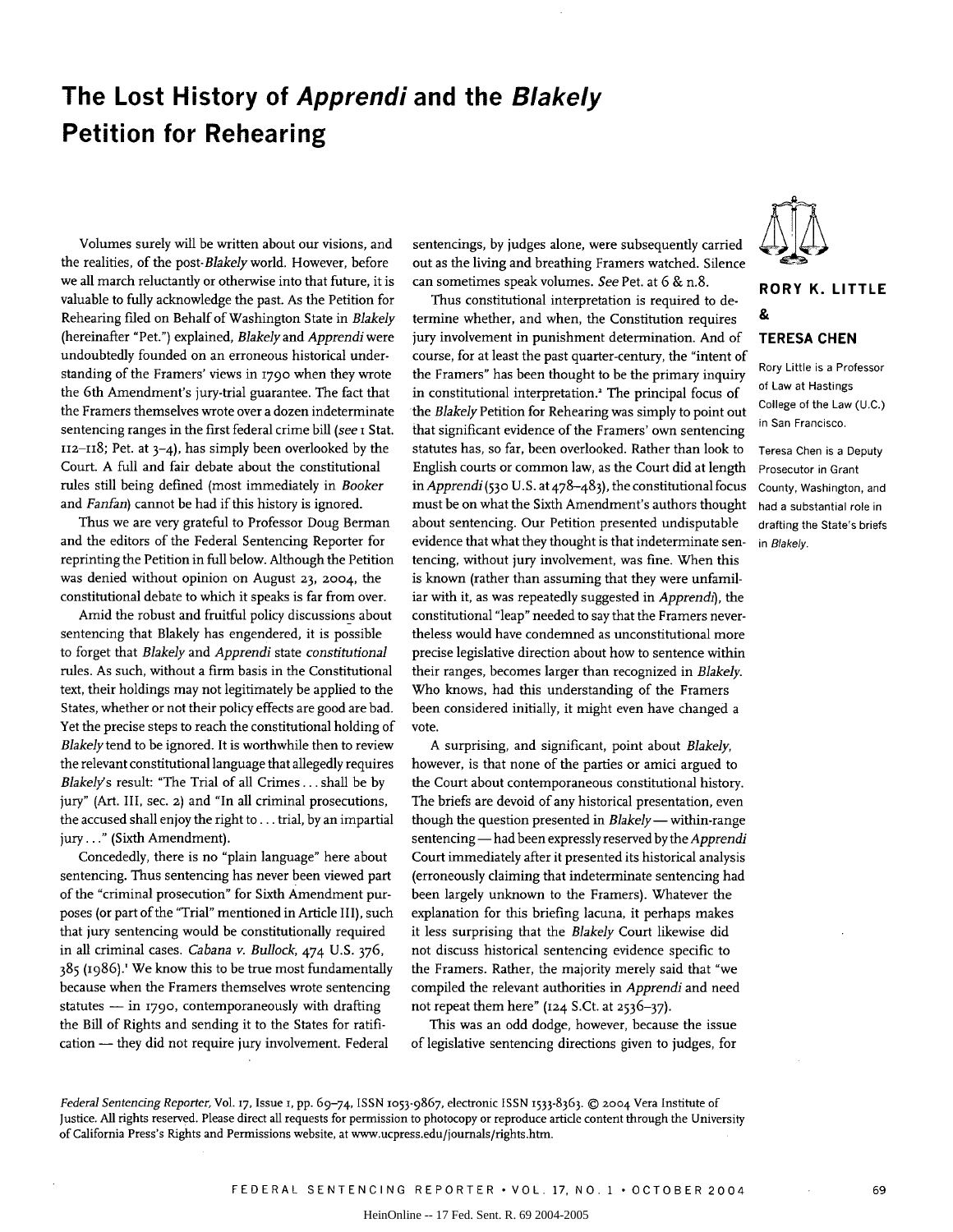sentencing *within* statutory ranges, was (as the *Apprendi* Court repeatedly stressed, *see* **530** U.S. at 481-483), a significantly different one from *increasing* a statutory maximum range. Indeed, every federal Court of Appeals to consider the within-range question after *Apprendidecided* that the distinction made a constitutional difference, and upheld the federal Guidelines. To omit relevant Framer-written history that bears directly on sentencing *within* ranges thus seems like an interpretive error, one that made asking for rehearing seem more than an idle request.

Readers and scholars will have to draw their own conclusion about whether the Framers' endorsement of indeterminate sentencing ranges, without ever mentioning any conception of jury involvement although they were composing the Sixth Amendment at the very same time, has constitutional import. We do not contend that this history settles the issue, only that it is too important to ignore. Sadly, it is likely to be discounted at this late date - we seem to be too far down the *Blakely* road, though it has been only a few months, to re-consider the constitutional issue afresh.3 At the very least, however, this unconsidered evidence shows that the Framers were fully aware that judicial fact-finding would be necessary to set precise sentences for the federal crimes they were defining. Yet they never connected their within-range sentencing regime to any aspect of their Constitutional jury guarantees. Further responses to some of Justice Scalia's criticisms of the dissenters' constitutional views can be found in the Petition at pages 6-7 & n. 9.

#### **On the Cutting Room Floor**

The Supreme Court's rules provide that a Petition for Rehearing can be only io pages long, and that no supportive amicus briefs are permitted. Washington State was thus somewhat constrained in how much it could offer in its Petition. Moreover, we were rushing to file the Petition so that it could be considered at the same time as the Solicitor General's expedited *certiorari* petitions in *Booker and Fanfan.4* (In fact our Petition was listed for the same Court conference as *Booker* and *Fanfan;* we do not know if it was actively considered at that time. It was not denied until three weeks later.) Consequently, we were compelled to cut three pages (close to **25%)** of our draft on the morning of its printing. Two of the arguments we eliminated may be of interest.

The first "cut" argument noted the possible irony that a guidelines system enacted directly by a legislature (Washington's) might be struck down, while a "sentencing commission's" administrative construct might yet be upheld:

"Washington State is committed to its guideline system, developed after many years of study and well before the federal system. Washington's system represents a democratic legislative choice, rather than the views of an administrative commission. Indeed,

Washington's system is more discretionary than, and free of criticisms leveled against, the federal system. Washington's structure does not *mandate* any upward adjustment, no matter what the facts; has few and reasonable mandatory minimums; and prohibits aggravated sentences based on facts that would establish any additional **or** more serious crime."

Our second "cut" argument addressed the specific facts of Mr. Blakely's case, and the "harmlessness" of any non-jury sentencing determination, a la *United States v. Cotton,* 535 U.S. 625 **(2002).** The aggravating factor in Mr. Blakely's case was "deliberate cruelty." But Blakely never contested his actions: he kidnapped his estranged wife at gunpoint, and as he compelled his terrified 13 year-old son to watch, Blakely put his wife (the boy's mother with whom he lived) in a coffin-sized box in the back of his pickup. Blakely then ordered the boy to *drive* a following car, alone, for many miles or he would kill the boy's mother. (Indeed, Mr. Blakely is currently back in custody on charges that he subsequently hired a killer to murder his wife and daughter.) Blakely's only argument at sentencing was that his cruelty was not "deliberate," but the sentencing judge found that that particular argument had been waived. With the basic facts conceded, the only remaining issue to be decided under the Washington statute was whether the facts amounted to cruelty "substantial and compelling" enough to warrant an aggravated sentence. This seems plainly to be an issue of judgment, not fact, of the sort traditionally reserved for judicial determination. Moreover, wasn't the evidence on this factor "overwhelming" and "essentially uncontroverted," which *Cotton* says is the standard for harmless *Apprendi* error?

**Ah,** well, such are the choices any appellate briefwriter makes. And it didn't seem to matter - the Court continued its unbroken 4o-year history of denying Petitions for Rehearing. But whether or not a formal rehearing petition was granted, there is no doubt that this Fall's cases will require the Justices to reconsider the constitutional theory of *Blakely.* As Justice Breyer suggested in his dissent (counselling "further argument"), it would have been fairer to allow Washington State to participate in that reconsideration, rather than be the sole jurisdiction, at this moment, whose sentencing system has been declared unconstitutional (although experts believe that over **20** other States may be affected).

One further thought. Supreme Court rule 44.1 suggests that *Blakely's* dissenting Justices could not take part in any rehearing evaluation. The same will not be true this Fall in *Booker* and *Fanfan.* Perhaps the "lost" history of *Apprendi* will be considered there.

#### **Notes**

 $\mathbf{I}$ Accord, McMillan v. Pennsylvania, **477 U.S. 79, 93 (1986)** (although the ineluctable force of the Apprendi-Blakely engine may well put the result in McMillan at risk, as explained in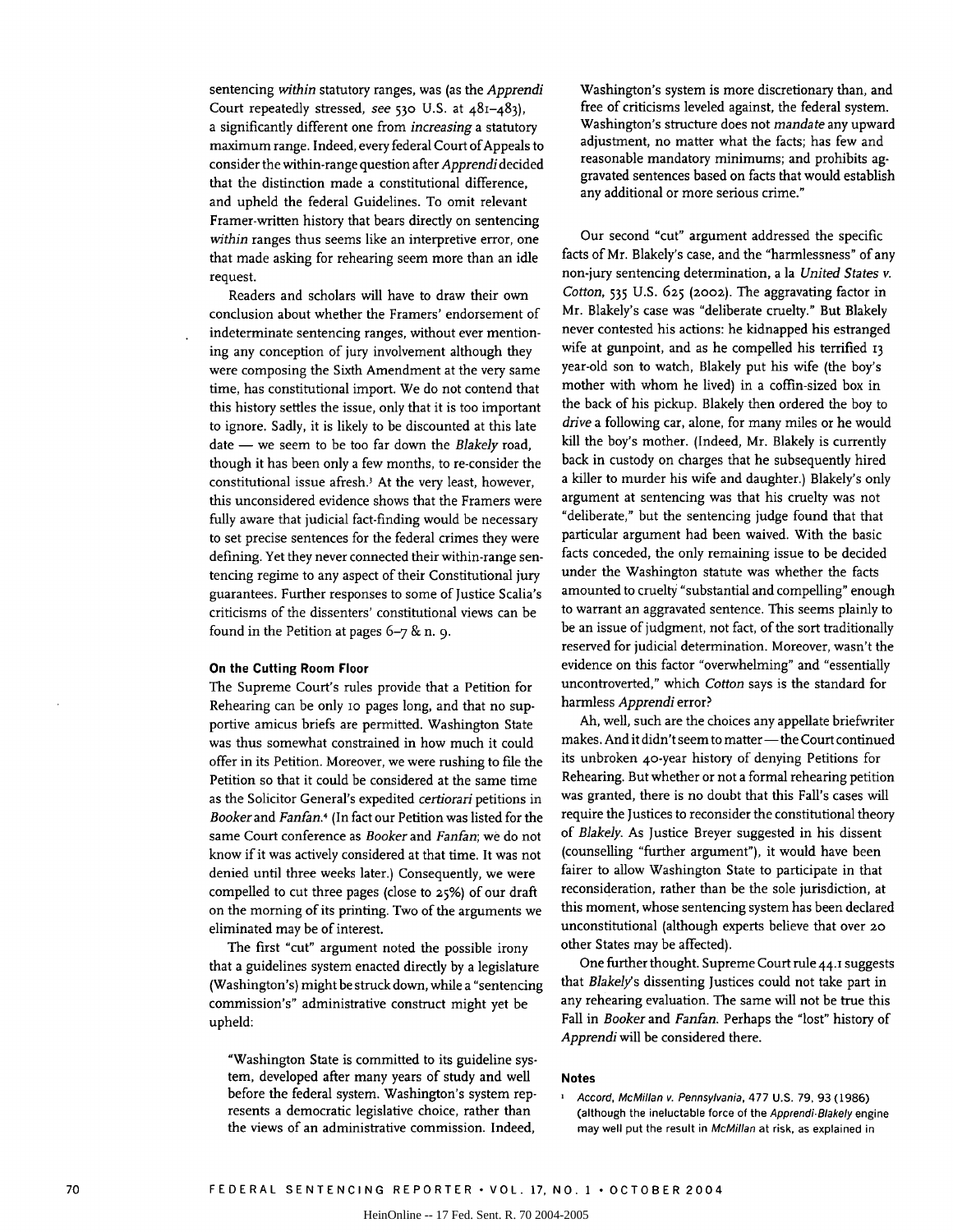Justice Breyer's concurrence in United States v. Harris, 536 U.S. 545, 569 (2002)). Even Justice Stevens' dissenting views regarding constitutionally-required jury sentencing have been limited to the capital context, in Spaziano v. Florida, 468 U.S. 447, 476, 482 (1984). Justice Stevens' early-stated views in Spaziano also go far to explain his steady, if unusual, alliance with Justice Scalia over a decade later in the Apprendi doctrinal line.

On this point, one of the many ironies of Blakely is that its newly discovered constitutional limit on legislatively-directed sentencing schemes comes principally from Justice Scalia, who of course has been the Court's leading proponent of constitutional originalism and "plain language" limitation. Compare, for example, Justice Scalia's dissenting opinion in Dickerson v. United States, 530 U.S. 428, 465 (2000), issued the same day as Apprendi: "The proposition that the Supreme Court has power to impose extra-constitutional constraints upon the States" is "not the system that was established by the Framers."

- We think it is clear that this history can influence the Blakely issue without requiring overruling Apprendi. Indeed, a constitutional distinction between facts that simply direct discretion within a clear and reasonable statutory range, versus facts that can increase the range, seems unremarkable. It is quite simply the basic distinction between separate offenses and a single offense that provides for individualized distinctions within an indeterminate sentencing range.
- A separate "Motion for Expedited Consideration and Argument in Tendem with the Federal Cases" was filed concurrently with our Petition (and was likewise denied on August 23).

## **Petition for Rehearing on Behalf of The State of Washington in Blakely v. Washington, No. 02-1632 (filed July 26, 2004)**

| I. The Historical Evidence the Court Has Relied On to Interpret the Meaning of the Fifth and Sixth Amend- |
|-----------------------------------------------------------------------------------------------------------|
|                                                                                                           |
| II. Because this Court Will Soon Again Hear Arguments About Apprendi, Fairness to the State of Washington |

Supports Reargum ent in this Case ................................................................. *<sup>7</sup>*

[Original page numbers appear in breakets]

[Page i] "The Court has rightly been parsimonious in ordering rehearings, but the occasions on which important and difficult cases have been reargued have, I believe, enhanced the deliberative process." *City of Detroit v. Murray Corp.,* 357 U.S. 913, **915** (1958) (Frankfurter, **J.,** dissenting from denial of rehearing).

In dissent to this Court's June **24, 2004,** ruling in this case *(Blakely"Slip* Op."), Justice Breyer proposed that this case be scheduled for "further argument." Slip Op. at **21** (Breyer, **J.,** dissenting). In addition to the serious concerns Justice Breyer raised, Washington State now provides to the Court significant historical evidence not considered in *Apprendi v. New Jersey,* **530** U.S. 466 **(2000),** or in this case. *See* Slip Op. at 6 ("we compiled the relevant [historical] authorities in *Apprendi...* and need not repeat them here"). This evidence bears directly on the Framers' intent regarding indeterminate sentencing statutes. It indicates that an historical assumption that was centrally relied upon in *Apprendi* (and incorporated in *Blakely)* was erroneous. Consideration of this new, precept-altering historical evidence merits rehearing. *See Reid v. Covert,* **352** U.S. **901** (1956) (granting rehearing in right to jury trial case, in part to consider "historical evidence" bearing on Framers' intent).

In addition, the unprecedented turmoil and confusion that this Court's June **24** decision engendered was not fully appreciated when the ruling was issued. See Stem,

Gressman, *et* al., *Supreme Court Practice,* (8th ed. **2002)** at **729.** For example, although the Court referenced possible effects on the sentencing structures of nine States *(see* Slip Op. at II, O'Connor, J., dissenting), it is now clear that the number of States that will be adversely affected is at least *double* that number.' It is also becoming increasingly clear [Page **2]** that the effects of this Court's opinion will be adverse to the long-term interests of criminal defendants.

Finally, since June **24, 2004,** two expedited certiorari petitions have been filed by the United States, requesting "guidance" about the federal sentencing guidelines. *See* Petitions for Certiorari in *United States v. Booker,* No. **03- 104** and *United States v. Fanfan,* No. **03-105** (filed July **21,** 2004). It seems dear that this Court will very soon be readdressing the constitutional underpinnings of its June **24** decision. Rather than being narrowly limited to the federal regime, the upcoming arguments will surely have to address the "deep structure" of *Blakely* and *Apprendi,* and will directly impact the interests of dozens of States.

For all these reasons, Washington hereby respectfully requests that rehearing be granted in its case and **(by** an accompanying Motion) that reargument be scheduled in tandem with the upcoming federal cases.

### **I. The Historical Evidence the Court Has Relied On to Interpret the Meaning of the Fifth and Sixth**

**Amendments is Inaccurate and Incomplete** Underlying both the *Blakely* majority opinion and the principal dissent was an assumption that the Framers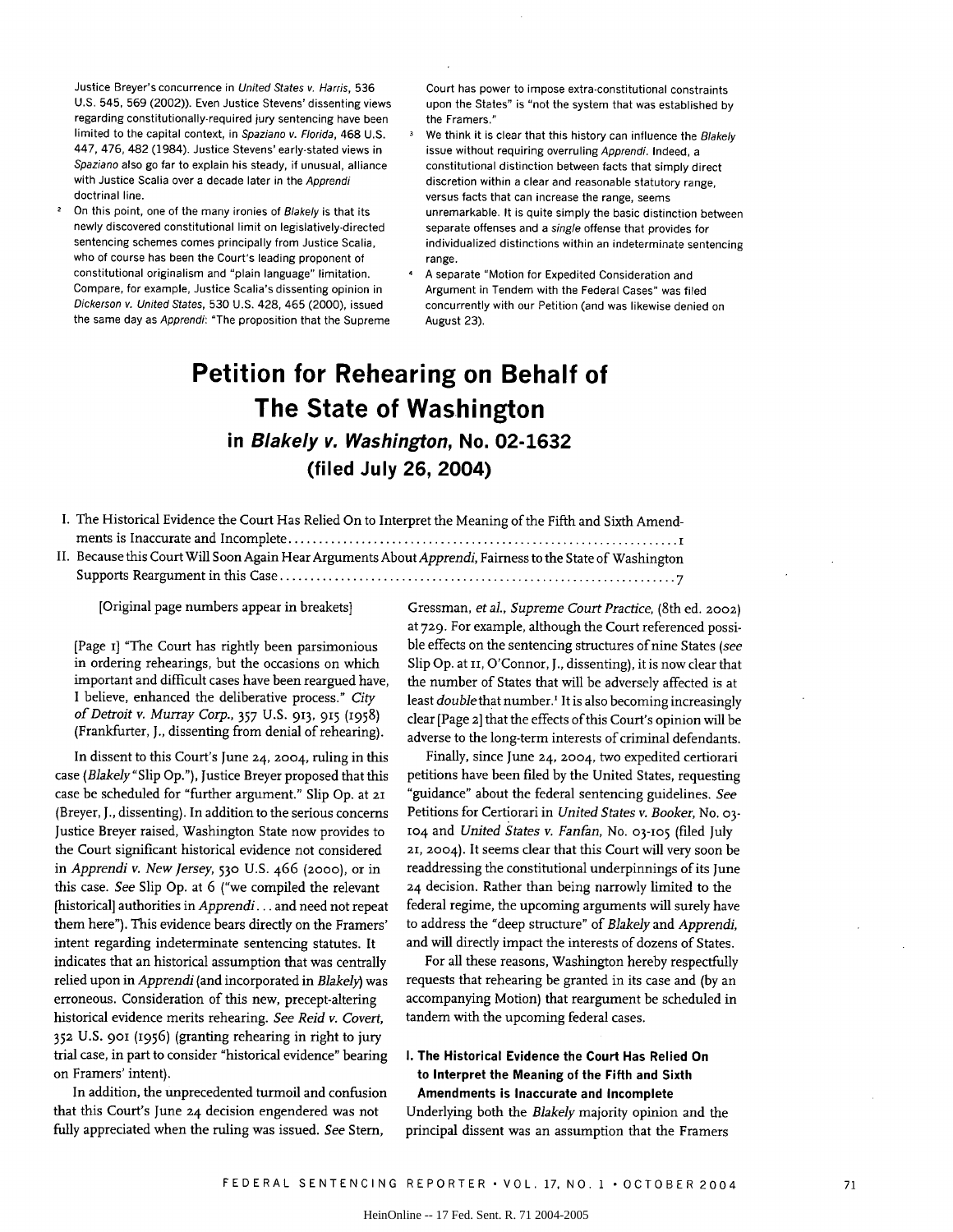were unfamiliar with judicial discretion in criminal sentencing, i.e., indeterminate sentencing schemes. The *Blakely* majority merely incorporated what *Apprendi* said on this point. *Blakely Slip* Op. at 6; *see, e.g., Apprendi, <sup>530</sup>* U.S. at 481 (asserting that at the time of the framing of the Constitution and the Bill of Rights, "statutes provid[ed] fixed-term sentences"). The dissenters here also accepted this assumption, *see* Slip Op. at io (O'Connor, J., dissenting) ("Because broad judicial sentencing discretion was foreign to the Framers, . . . . ").

However, the Court was in error insofar as the Framers themselves were concerned. Historical records confirm [Page 3] that, whatever may have been the situation in English courts or at common law, the Framers themselves wrote discretionary, indeterminate criminal sentencing provisions.<sup>2</sup> In 1789-90, the First Congress  $-$  the same legislators who contemporaneously adopted the Bill of Rights, see I Stat. 97 (Sept. 1789), - enacted numerous indeterminate sentencing provisions.3 For example, that legislation (endorsed by influential Framers who were in that Congress such as James Madison) defined the following federal crimes and yoked them to the following indeterminate punishments:

- \* Misprision of treason, "shall be imprisoned not exceeding seven years" (i Stat. **112,** Sec. **2),** thus creating a sentencing range of zero to 84 months;
- Misprision of felony, "shall be imprisoned not exceeding three years, and fined not exceeding five hundred dollars" (i Stat. **II <sup>3</sup> ,** Sec. 6), thus creating a fine range and an imprisonment range of zero to 36 months;
- Stealing or falsifying court records, "shall be... imprisoned not exceeding seven years, and whipped not exceeding 39 stripes" (I Stat. 115-116, Sec. 15), thereby creating a range of zero to  $84$ months and recognizing alternative sanctions.

[Page 4] Similar indeterminate sentencing ranges were enacted for an additional **13** federal crimes.4 Rather than being "foreign" to the Framers, it was the consistent pattern of their legislation.

The erroneous notion that precise criminal sentences were "invariabl[y] link[ed]" with the statutory definition of the crime "during the years surrounding our Nation's founding" *(Apprendi,* **530** U.S. at 478), was not expressed merely in passing. Rather, it was repeated over and over in the Court's six-page historical discussion.5

This historical error takes on great significance, when one compares the questions presented in *Apprendi* and [Page 5] *Blakely.* In *Apprendi,* the erroneous historical assumption may have gone unexplored because it could be viewed as inconsequential to the question of facts directed by a legislature to *increase* the statutory range tied to a crime. Indeed, the *Apprendi* Court stressed this distinction immediately after canvassing common law **-** not federal - history. *See* **530** U.S. at 481 (stressing that *Apprendi* did not involve "imposing a judgment

*within the range* prescribed by statute") (emphasis in original).6 However, when *Blakely* directly presented the question of legislatively-directed sentencing *within* a prescribed statutory range, the erroneous historical assumption was simply incorporated by reference without analysis.

Because the history that Washington now presents bears directly on the Framers' understandings as they wrote the Fifth and Sixth Amendments, and has never been examined by this Court, rehearing is appropriate. *Reid v. Covert, supra,* **352** U.S. at 9oi; *accord Flora v. United States,* 362 U.S. 145, 167 (196o) (granting rehearing because a factual assertion in the Court's prior opinion was shown to have been erroneous). <sup>7</sup>

This Court has recognized that giving interpretive content to Bill of Rights provisions should be "guided by the meaning ascribed to [the words] by the Framers of the Amendment[s]." *Wilson v. Arkansas,* **514** U.S. **927,** 931 [Page 6] (1995). But in this case, direct evidence of the Framers' understandings about criminal sentencing, contemporaneous with their consideration of the Fifth and Sixth Amendments, has been overlooked by the Court. It simply is not accurate that the Framers were relying on a practice of "fixed-term sentences" when they enshrined the constitutional right to jury trial. Rather, the Bill of Rights' authors wrote *indeterminate* criminal sentencing provisions. Yet they said nothing to suggest that the jury trial right they were simultaneously advocating would apply to facts relevant to such sentences.

It cannot be ignored that the Framers were Legislators as well as Constitution-writers. While venerating the right to trial by jury, they also strongly believed in the authority of legislation. It is difficult to imagine that the same legislators who wrote the Sixth Amendment *as well as* many indeterminate criminal sentencing statutes would have, at the same time, thought unconstitutional legislative directions given to judges as to how to sentence *within* the ranges they wrote. Rather, it seems likely that the Framers would have *approved* of giving legislative direction to sentencing judges, had they seen any need for it.

The Court's June **24** opinion took Justice O'Connor to task for an absence of *"any* [historical] evidence." Slip Op. at 6 n.6 (emphasis in original). But it now appears that, in fact, the Court's own historical account was incomplete and erroneous. Moreover, silence can sometimes "speak volumes:" it can be powerful evidence of the *absence* of definitive constitutional or legislative intent.8 Had the Framers believed that aggravating facts relevant to sentencing within the ranges they wrote would be required, under any scenario, to be the special province of [Page 7] the jury, one imagines that they might have said *something* about it.9

It must be emphasized, however, that the Court need not decide now what bearing its historical misunderstanding in *Apprendi has* on the ultimate issues presented here.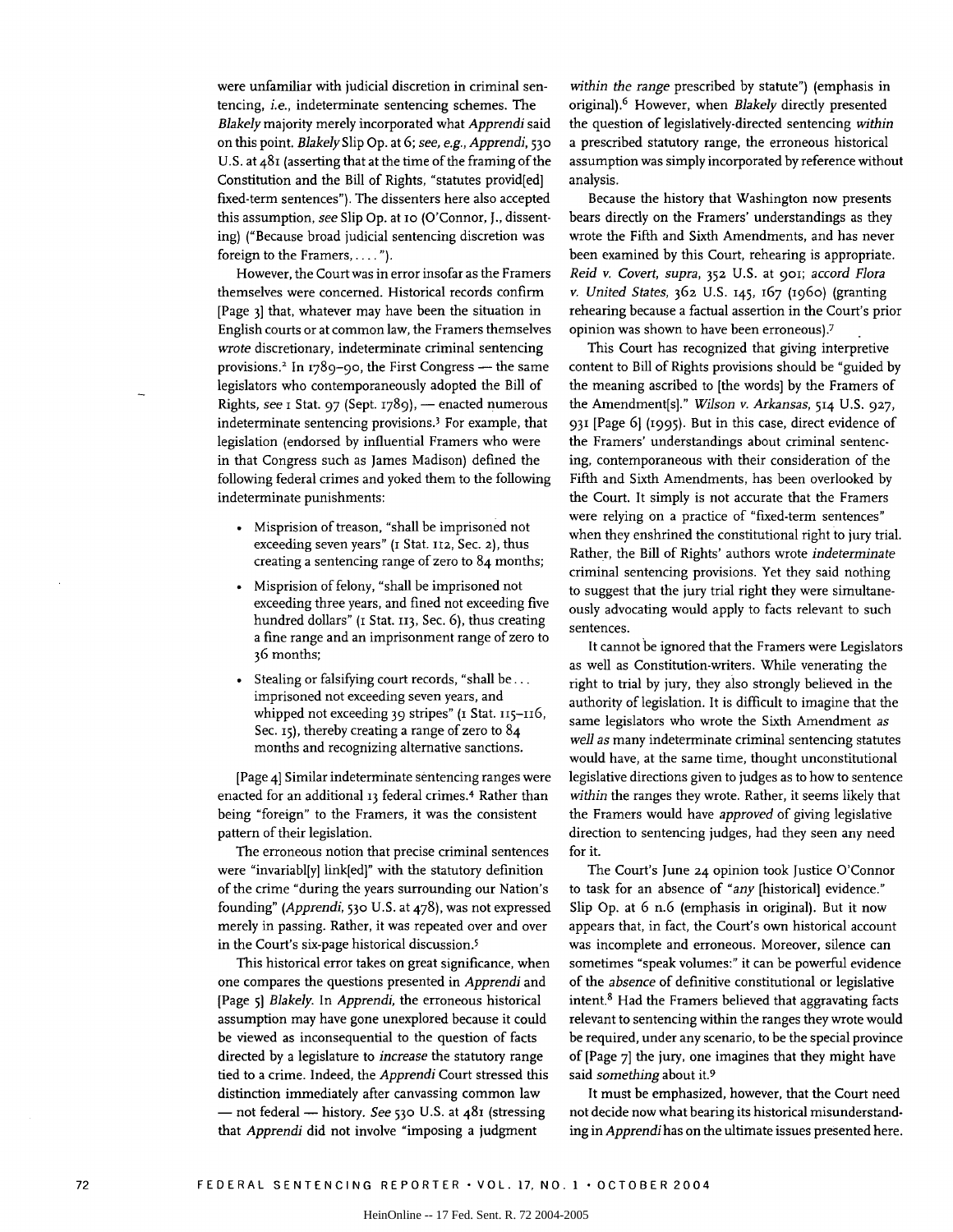P.O. Box 37

**(509) 754-2011**

**JOHN D. KNODELL,** Prosecuting Attorney TERESA CHEN, Deputy

Ephrata, Washington **98823**

Rather, this new historical evidence is sufficient to counsel rehearing. *Reid v. Covert, supra.* The appropriate occasion for full investigation and evaluation should be a rehearing, not merely the glimpse this Petition provides. The issues are too weighty, and the impact on the States too disruptive, not to merit the fullest and fairest hearing opportunity.

#### **II. Because this Court Will Soon Again Hear Arguments About Apprendi, Fairness to the State of Washington Supports Reargument in this Case**

Since *Almendarez-Torres v. United States,* **523** U.S. **224,** 250-26o (1998) (Scalia, J., dissenting), the law of criminal sentencing in the United States has been in turmoil. Six years later - and four weeks after this court's June 24 opinion - the situation is no better. Unprecedented [Page 8] turmoil and uncertainty in theory and in practice reign. It is inevitable that this Court will soon have to confront again the underlying constitutional theory of the *Apprendi* line of cases. *See Booker* and *Fanfan* Petitions, *supra.*

The Fall arguments this Court is likely to allow cannot, however, realistically be restricted to the narrow question of "does *Blakely* invalidate the federal guidelines?" Instead, the Court will be compelled to analyze the roots of *Apprendi,* to address the question whether various distinctions presented by the United States make any *constitutional* difference.

Accordingly, not just the federal sentencing guidelines, but also the guideline systems in at least 19 states *(see n.i, supra),* will be at issue in this Court's Fall arguments. Many unanswered questions - including severability of guidelines, facts that initially establish sentencing guideline ranges, prior convictions, consecutive sentences, mandatory minimums, retroactivity, and harmless error doctrines - will be pressed upon the Court. These issues are vital to the 19 affected States and are present in Washington State's case. If the Court does not revise its initial ruling in this case  $-$  although the new historical evidence presented above provides ample occasion to do so - reargument would present a full and fair opportunity to address these issues as they affect the States.

Washington is a sovereign jurisdiction no less than the federal government. So too are the 18 other States whose chosen sentencing systems are now affected. "Fair federalism" should not countenance Washington's system being condemned, in a decision that changed common understanding of the law in a way surprising even to seasoned observers, while all other systems are still being considered and the constitutional theory is being reexamined.

If, as seems certain, the Court is going to reconsider the theoretical underpinnings of *Apprendi* as applied to legislatively-directed sentencing within indeterminate ranges, then Washington should be allowed to reargue this [Page 9] case as part of that enterprise. If any change in analysis is accepted by even one Justice in the majority, the effect could be a significantly different ruling for Washington's statutes. Washington's system should be

kept alive rather than condemned before all others.<sup>10</sup> Washington can fully represent the interests of many States as this Court further develops its thinking.

Finally, although this Court earlier stated that its decisions in this area "would in no way hinder the States (or the National Government) from choosing to pursue policies aimed at rationalizing sentencing practices." *Jones v. United States,* **526** U.S. **227,** 251 n.ii (i999), it is now apparent that the practical difficulties in complying with the Court's June **24** decision will, in fact, prevent many States from pursuing the sentencing regimes their legislatures prefer. Indeed, it seems increasingly likely that Legislatures will adopt statutory responses that are less favorable to the overall interests of criminal defendants. Thus some Members of Congress responded immediately to *Blakely* by advocating more "mandatory minimum" imprisonment statutes. Brent Kendall, "Bill Adds, Increases Mandatory Minimums," *The Daily Journal,* at 3 (July 6, **2004)** (Rep. Coble: "mandatory minimums may well take on added importance.., as a result of the Supreme Court's action"). While *Blakely* will produce short-term windfall benefits to some criminal defendants, many experts are coming to agreement that its long-term will include many adverse consequences for that group, including increasing sentencing ranges to the statutory maxima, rolling back sentencing "transparency" and effective appellate review, increasing prosecutorial power, and placing prejudicial facts before juries deciding [Page io] guilt or innocence." If members of the June **24** majority harbored the view that their ruling would lead to more fairness or other benefits for criminal defendants, they ought to vote for rehearing now.

#### **Conclusion**

This Court now knows two things it did not know on June **24, 2004: (I)** it has proceeded in this area based on a significant historical misunderstanding about the Framers; and **(2)** its June **24** decision has produced greater disruption, and more adverse consequences for defendants, than the majority had anticipated. The issues are too important to over a third of the States not to permit full consideration of the accurate historical record, and to permit a well-represented State to participate in the expedited consideration that is forthcoming.

Thus the State of Washington respectfully requests this Court to grant it rehearing and expedited scheduling of argument in tandem with the federal cases (or, in the alternative, "hold" this Petition, *see* n.io *supra).*

Respectfully submitted,

RORY K. LITTLE *Counsel of Record* HASTINGS **COLLEGE** OF THE LAW (U.C.) **200** McAllister Street San Francisco, CA **94102 (415)** 565-4669